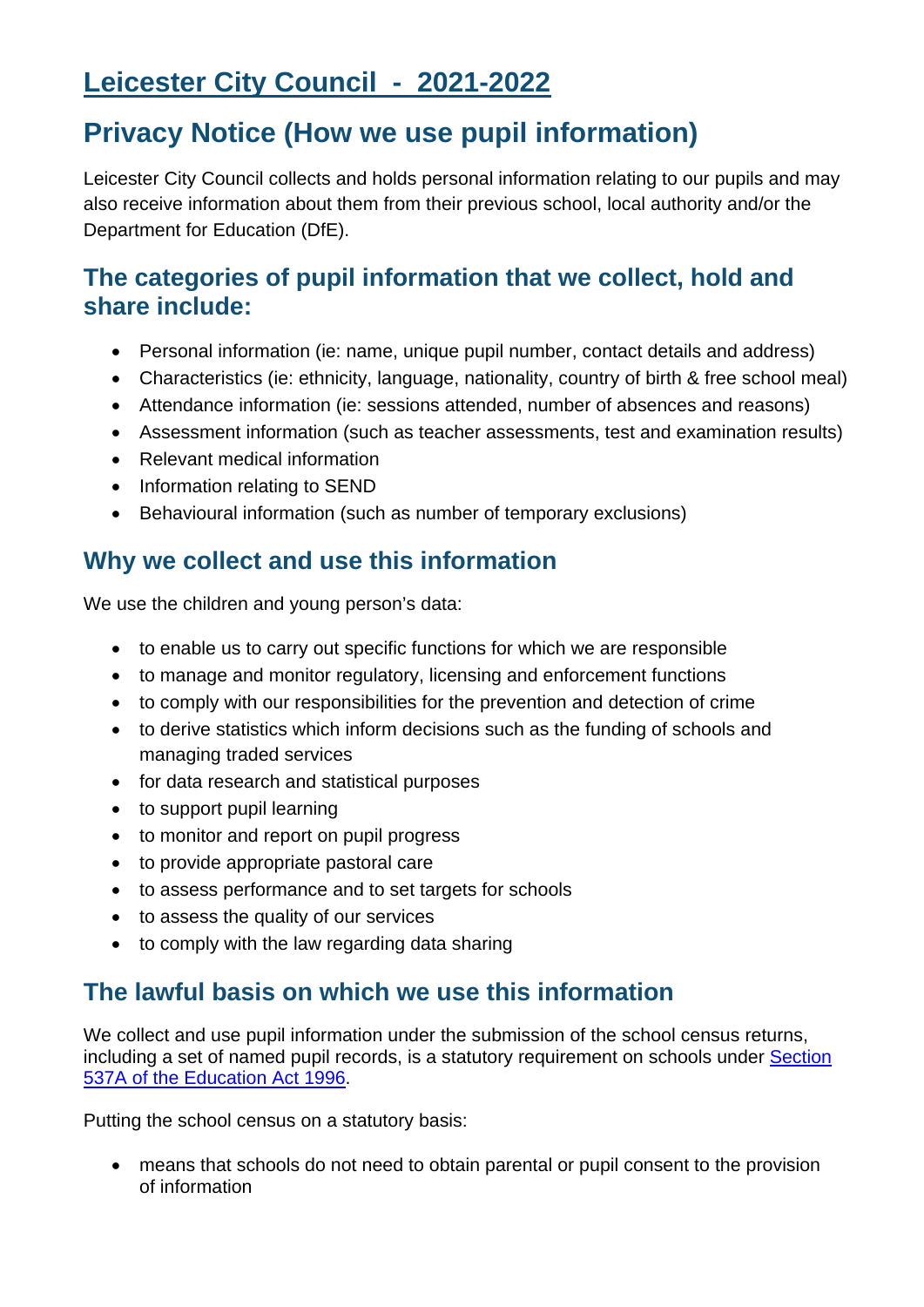- ensures schools are protected from any legal challenge that they are breaching a duty of confidence to pupils
- helps to ensure that returns are completed by schools

# **Collecting pupil information**

Whilst the majority of children and young person's information you provide to us is mandatory, some of it is provided to us on a voluntary basis. In order to comply with the data protection legislation, we will inform you whether you are required to provide certain information to us or if you have a choice in this.

# **Storing pupil data**

.

We hold children and young person's data for:

| Local authority:  | current years $+ 6$ years                                         |
|-------------------|-------------------------------------------------------------------|
| Primary school:   | return whilst the child remains at the primary school after which |
|                   | the file should be transferred to the next school (primary,       |
|                   | secondary or PRU) or to the local authority.                      |
| Secondary school: | Date of birth of the pupil +25 years]                             |

## **Who we share pupil information with**

We routinely share pupil information with:

- the Department for Education (DfE) on a statutory basis under section 3 of The Education (Information About Individual Pupils) (England) Regulations 2013.
- Youth support services under section 507B of the Education Act 1996, to enable them to provide information regarding training and careers as part of the education or training of 13-19 year olds.
- schools and/or post-16 provision that the pupil attends this includes assessment information and relevant safeguarding information
- Connexions (which is part of the local authority) in order to comply with our legal obligations for statutory data returns such as School Census
- Leicestershire Partnership NHS Trust for delivery of child health services, such as inoculation programmes and school nurses. They also use information about pupils for data research and statistical purposes.
- NHS Digital for analysing and presenting a range of health & social care data, including height and weight of pupils
- Education Skills Funding Agency (ESFA) and Learning Records Service (LRS)
- Leicester Education Strategic Partnership (LESP), including Leicester Primary Partnership (LPP) and the Education Improvement Partnership (EIP)
- **Leicestershire Police**

See Appendix B for full details.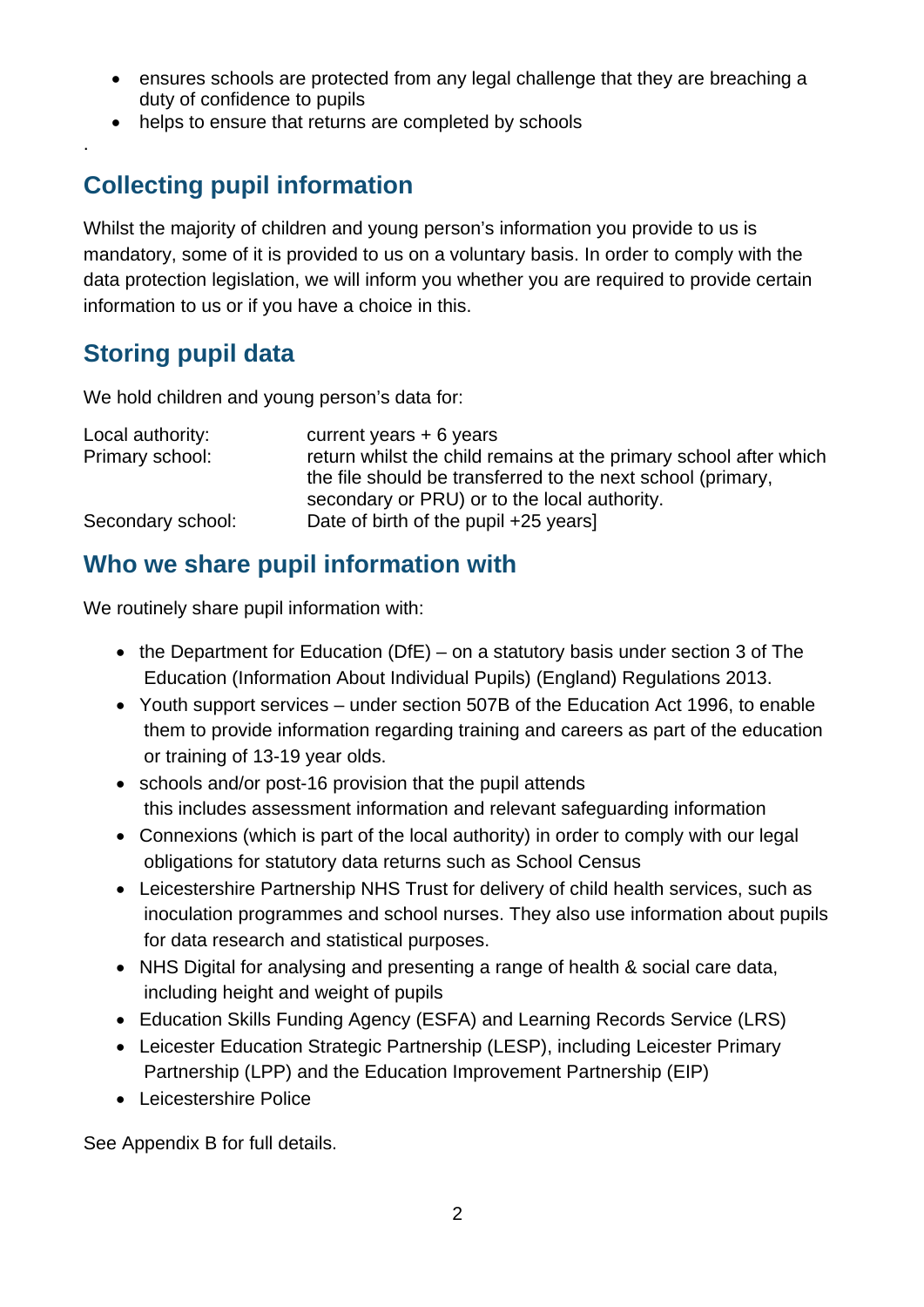### **Education and training**

We hold information about young people living in our area, including about their education and training history. This is to support the provision of their education up to the age of 20 (and beyond this age for those with a special educational need or disability). Under parts 1 and 2 of the Education and Skills Act 2008, education institutions and other public bodies (including the Department for Education (DfE), police, probation and health services) may pass information to us to help us to support these provisions.

### **Youth support services and pupils aged 13+**

Once our pupils reach the age of 13, we pass their contact details to the provider of youth support services as they have responsibilities in relation to the education or training of 13- 19 year olds under section 507B of the Education Act 1996. This enables them to provide of youth support service and careers advice.

A parent / guardian can request that **only** their child's name, address and date of birth be passed to their provider of youth support services by informing us at Leicester City Council. This right is transferred to the child/pupil once he/she reaches the age of 16.

### **Pupils aged 16+**

We will also share relevant information about pupils not in education, training or employment (such as their contact details) aged 16+ with the provider of youth support services as they have responsibilities in relation to the education or training of 13-19 year olds under section 507B of the Education Act 1996.

This enables them to provide the following services:

- post-16 education and training
- youth support services
- careers advice

For more information about services for young people, please visit [www.leicester.gov.uk.](http://www.leicester.gov.uk/)

## **Why we share pupil information**

We share children and young person's data with the Department for Education (DfE) on a statutory basis under section 3 of The Education (Information About Individual Pupils) (England) Regulations 2013. This data sharing underpins school funding, educational attainment policy and monitoring and enables them to; produce statistics, assess our performance, determine the destinations of young people after they have left school or college and to evaluate Government funded programmes.

We do not share information about children and young people without consent unless the law and our policies allow us to do so.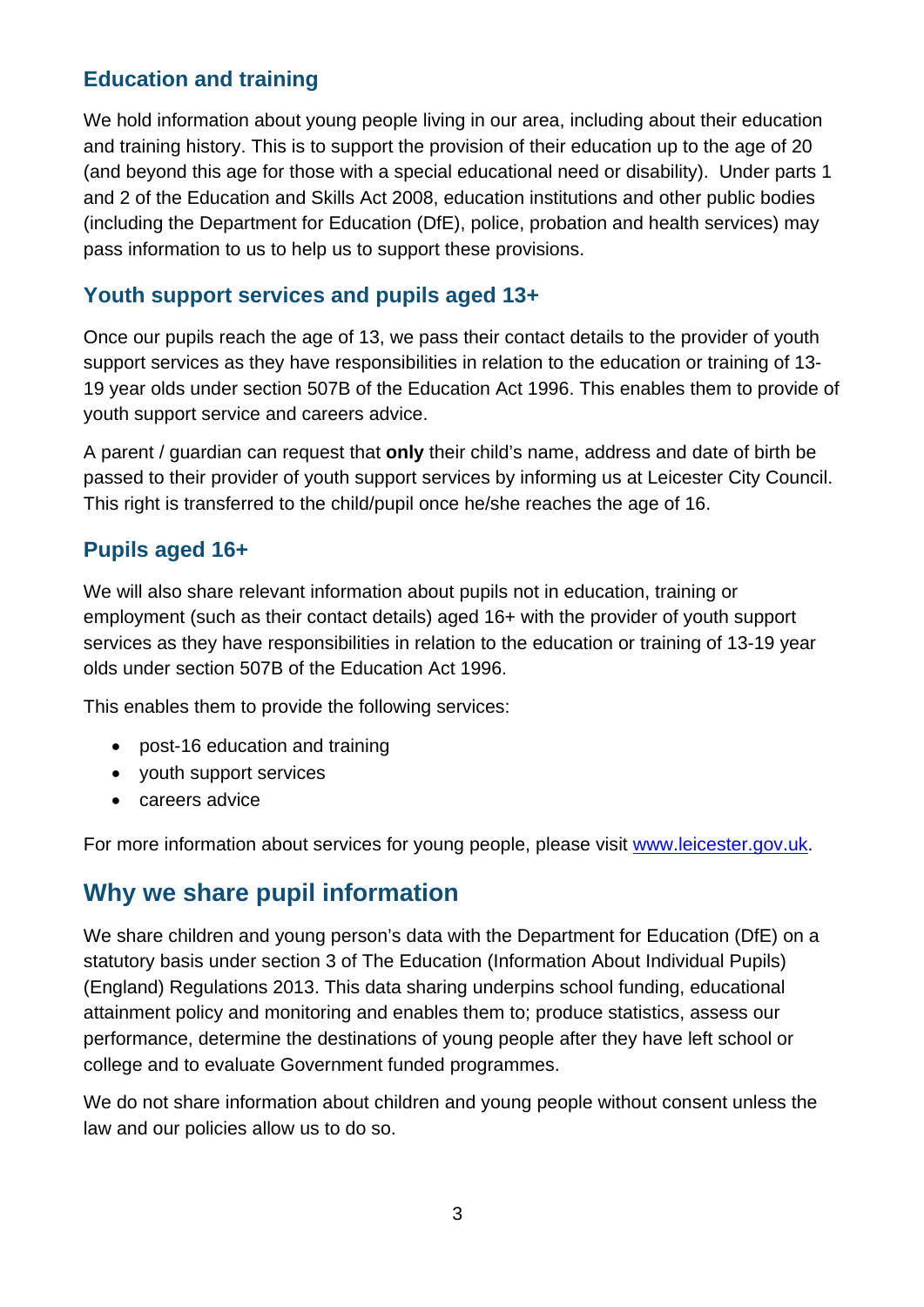## **Data collection requirements:**

To find out more about the data collection requirements placed on us by the Department for Education (for example; via the school census) go to [https://www.gov.uk/education/data](https://www.gov.uk/education/data-collection-and-censuses-for-schools)[collection-and-censuses-for-schools](https://www.gov.uk/education/data-collection-and-censuses-for-schools).

### **The National Pupil Database (NPD)**

The NPD is owned and managed by the Department for Education and contains information about pupils in schools in England. It provides invaluable evidence on educational performance to inform independent research, as well as studies commissioned by the Department. It is held in electronic format for statistical purposes. This information is securely collected from a range of sources including schools, local authorities and awarding bodies.

The law requires us to provide information about our pupils to the DfE as part of statutory data collections. Some of this information is then stored in the national pupil database (NPD). The legislation that requires this is the Education (Information About Individual Pupils) (England) Regulations 2013.

To find out more about the pupil information we share with the department, for the purpose of data collections, go to [https://www.gov.uk/education/data-collection-and-censuses-for](https://www.gov.uk/education/data-collection-and-censuses-for-schools)[schools](https://www.gov.uk/education/data-collection-and-censuses-for-schools).

To find out more about the NPD, go to [https://www.gov.uk/government/publications/national-pupil-database-user-guide-and](https://www.gov.uk/government/publications/national-pupil-database-user-guide-and-supporting-information)[supporting-information](https://www.gov.uk/government/publications/national-pupil-database-user-guide-and-supporting-information).

The department may share information about our pupils from the NPD with third parties who promote the education or well-being of children in England by:

- conducting research or analysis
- producing statistics
- providing information, advice or guidance

The Department has robust processes in place to ensure the confidentiality of our data is maintained and there are stringent controls in place regarding access and use of the data. Decisions on whether DfE releases data to third parties are subject to a strict approval process and based on a detailed assessment of:

- who is requesting the data
- the purpose for which it is required
- the level and sensitivity of data requested: and
- the arrangements in place to store and handle the data

To be granted access to pupil information, organisations must comply with strict terms and conditions covering the confidentiality and handling of the data, security arrangements and retention and use of the data.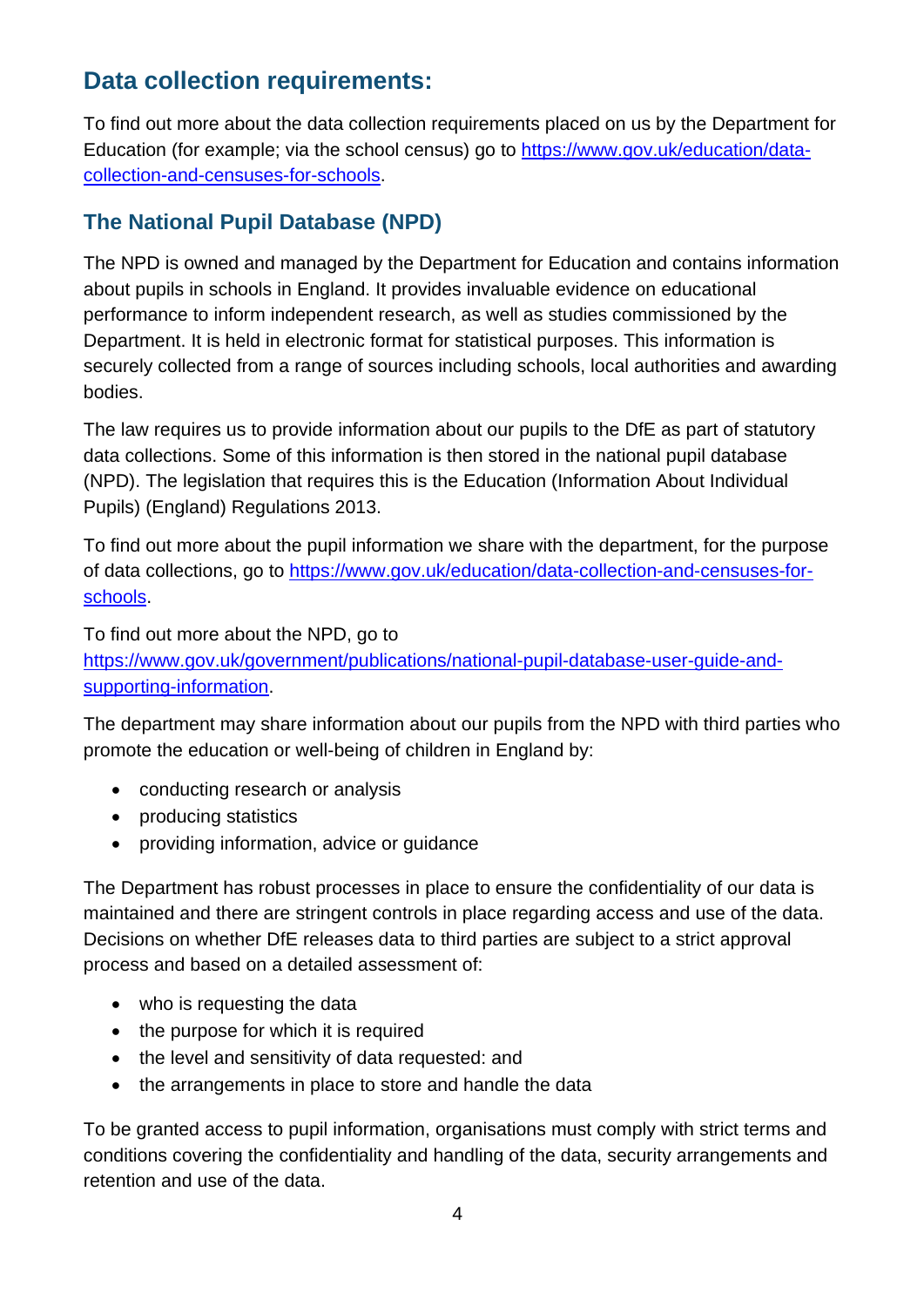For more information about the department's data sharing process, please visit: <https://www.gov.uk/data-protection-how-we-collect-and-share-research-data>

For information about which organisations the department has provided pupil information, (and for which project), please visit the following website: <https://www.gov.uk/government/publications/national-pupil-database-requests-received>

To contact DfE: <https://www.gov.uk/contact-dfe>

## **Requesting access to your personal data**

Under data protection legislation, parents and pupils have the right to request access to information about them that we hold. To make a request for your personal information, or be given access to your child's educational record held by their education provider, contact:

#### **Information Governance**

Information & Support Leicester City Council City Hall 115 Charles Street Leicester LE1 1FZ Website: [www.leicester.gov.uk](http://www.leicester.gov.uk/) Email: [info.requests@leicester.gov.uk](mailto:info.requests@leicester.gov.uk) 

You also have the right to:

- object to processing of personal data that is likely to cause, or is causing, damage or distress
- prevent processing for the purpose of direct marketing
- object to decisions being taken by automated means
- in certain circumstances, have inaccurate personal data rectified, blocked, erased, restricted, exported or destroyed; and
- claim compensation for damages caused by a breach of the Data Protection regulations

If you have a concern about the way we are collecting or using your personal data, we request that you raise your concern with us in the first instance. Alternatively, you can contact the Information Commissioner's Office at [www.ico.org.uk](http://www.ico.org.uk/)

# **Further information**

If you would like further information about this privacy notice, please contact:

The Data Protection Officer Leicester City Council [data-protection-officer@leicester.gov.uk](mailto:data-protection-officer@leicester.gov.uk)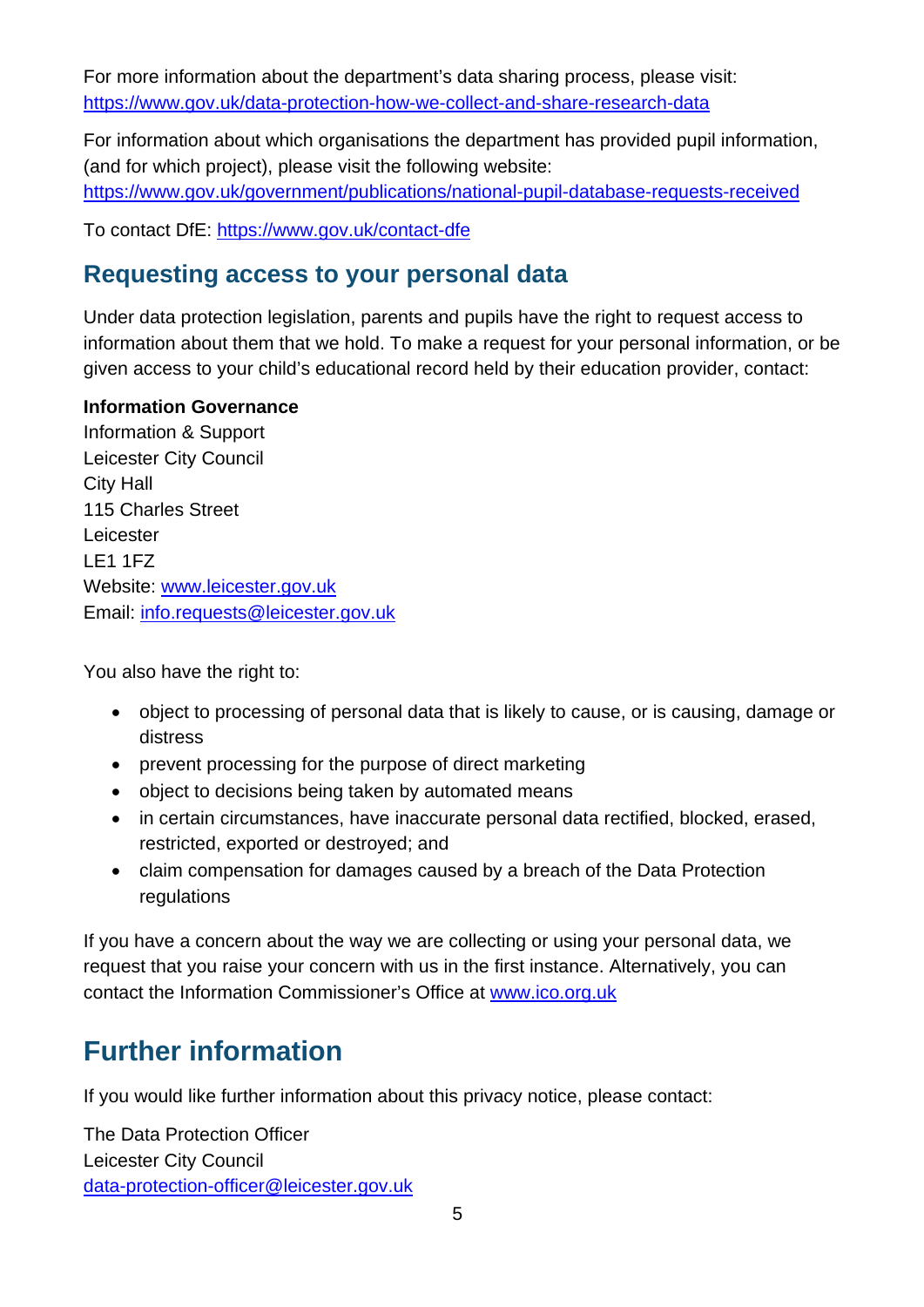# **Appendix A – lawful basis to share details with the local authority**

### **On/Off Roll Details**

Section 436A of the Education & Inspections Act 2006 places a duty on all schools and local authorities to make arrangements to identify children not receiving education. Also relevant are the Education (Pupil Registration) (England) Regulations 2006 which govern the circumstances in which a pupil may be placed on or removed from a school register. The 2016 amendment to the Education( pupil Registration) (England) Regulations 2006 which requires all schools within an LA to share changes to the school roll with the relevant LA. This enables the school and the local authority to ensure that all children are in receipt of suitable education. The LA exerts its right under this legislation to request the details of pupils who start the school in the first year of admission for the school.

From 2007 there has been a statutory duty on all Local Authorities in England and Wales to have systems and procedures in place to monitor Children Missing Education *(current guidance Children missing education - Statutory guidance for local authorities September 2016*). Since this 2007 the local authority has maintained records of the education provision of all children in the city known to Education services. Work has been undertaken by schools, the Education Welfare Service and CME Information Officers with the aim of ensuring that all children who leave our schools safely enter the education system in their new location.

The duty to share information with the LA on children with irregular attendance is stated in section 12 of the Education (Pupil Registration) (England) Regulations 2006. With regards to children not attending full-time, Ofsted takes the view that there is an obligation for all schools to notify the local authority of any such arrangements for their pupils. This obligation was detailed for the first time in the Ofsted report Pupils Missing Out on Education in November 2013. This includes all schools including both maintained and independent Schools.

### **Key Stage Data Collections**

The Assessment and Reporting Arrangements (ARA) Early Years Foundation Stage – this states that all providers, schools and academies have a statutory duty to submit EYFS Profile data to their geographic local authority. The LA then has a corresponding duty to submit that information to the Department. The ARA is issued by the Department for Education based for the following legal status:

 Section 39(1)(a) of The Childcare Act 2006 stipulates that Early Years providers must secure that their provision meets the learning and development requirements as specified in the EYFS (Learning and Development Requirements) Order 2007 (S.I. 2007/1772) (amended in 2012). The Act states that this Order can specify the arrangements which are required for assessing children for the purpose of ascertaining what they have achieved in relation to the ELGs.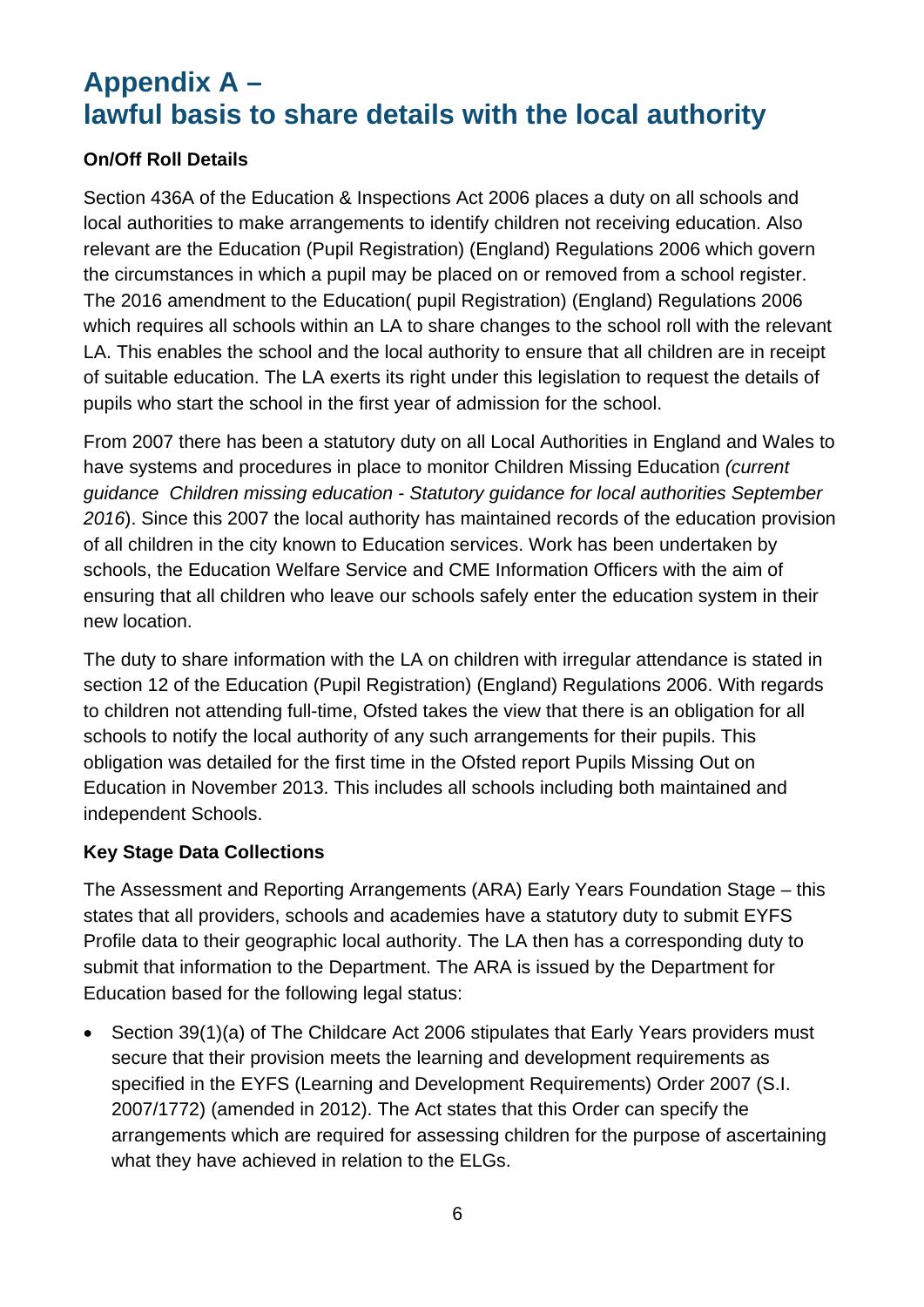- All English local authorities must have regard to any guidance given by the STA in exercising their function under the EYFS (Learning and Development Requirements) Order 2007, article 4.2. The learning and development requirements are given legal force by an Order made under section 39 (1)(a) of the Childcare Act 2006.
- Academies are required to implement the requirements of the EYFS as set out in section 40 of the Childcare Act 2006 and must comply with local authority moderation requirements. All registered Early Years providers are required to complete the EYFS assessment for any children in the final year of the EYFS and to participate in moderation. This includes an academy providing for children in the final year of the EYFS.

The Standards and Testing Agency (STA) sets out the options for academies regarding Key Stage 1 data (including Year 1 Phonics check) in the Key Stage 1 Assessment and Reporting Arrangements. This document contains provisions made pursuant to article 9 of The Education (National Curriculum) (Key Stage 1 Assessment Arrangements) (England) Order 2004, as amended. This order is made under section 87(3) of the Education Act 2002. This document gives full effect to, or otherwise supplements, the provisions made in the order and as such has effect as if made by the order.

The Standards and Testing Agency (STA) sets out the options for academies regarding Key Stage 2 data in the Key Stage 2 Assessment and Reporting Arrangements. This document contains provisions made pursuant to article 11 of The Education (National Curriculum) (Key Stage 2 Assessment Arrangements) (England) Order 2003, SI 2003/1039 (as amended by SI 2009/1585, SI 2010/290, SI 2010/677, SI 2011/2392, SI 2012/765 and SI 2012/838). This order is made under section 87(3) of the Education Act 2002. This document gives full effect to, or otherwise supplements, the provisions made in the order and as such has effect as if made by the order. This assessment and reporting arrangement (ARA) also contains guidance and information that does not form part of the law.

The ARAs are reviewed annually and this agreement covers the current Arrangements at the time of the data collection request.

### **Other statutory data for providing services**

The Department provides an online Free School Meal Eligibility Checking Service (FSM ECS) which allows local authorities to check whether pupils in their area are entitled to free school meals when they make an application. The system checks information held by the relevant government departments and gives a speedy response, meaning a claim made on the FSM ECS one morning can result in a pupil getting their first free meal the next day. However, the ECS is only available to LAs, and the service management and infrastructure have been developed on that basis. Academies can check claims using paper proof of benefit, but this is not an ideal solution as paper claims can typically take two weeks to be cleared. As an alternative, many academies have come to an agreement with their geographic LA to carry out checks on their behalf.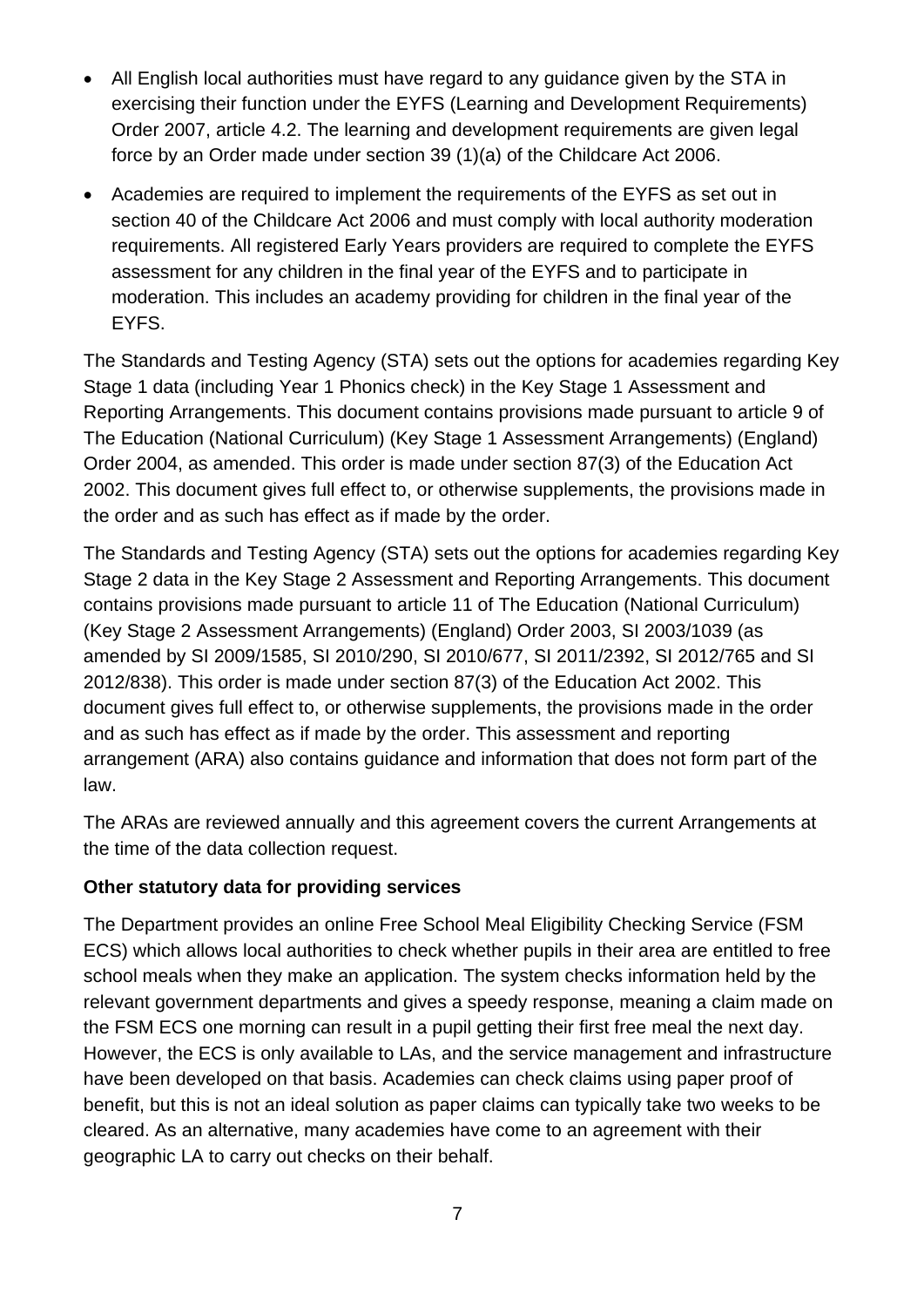This data would facilitate the local authority to promote or improve the economic, social and environmental wellbeing of children and families. This will include the provision of improvements to educational opportunity as well as the reduction or elimination of risk factors for children within Leicester, (Section 2, Local Government Act 2000).This data would support the local authority to perform its functions of providing services to children and families under Part III, Section 27, of the Children Act 1989.

This information would also contribute to ensure the provision of appropriate services for all children and young people 'in need' or at risk or likely to be at risk of suffering significant harm (Sections 17(1) and 47 (1) of the Children Act 1989) or otherwise considered to be at risk of social or educational exclusion.

Leicestershire Partnership NHS Trust use information about pupils for a range of school delivered child health services such as inoculation programmes. They also use information about pupils for data research and statistical purposes, to monitor the performance of local health services and to evaluate and develop those services. Statistics are used in such a way that individual pupils cannot be identified. Information on the height and weight of individual pupils may however be provided to children and their parents and this will require Leicestershire Partnership NHS Trust to maintain details of pupils' names for this purpose for a period designated by the Department of Health following the weighing and measuring process. Leicestershire Partnership NHS Trust may also provide individual schools and LAs with summary information on pupils' height and weight but will do in a way that means that individual pupils cannot be identified.

### **Legal oblication or public task under various laws including, but not limited to:**

- The Education Act 1944, 1996, 2002
- The Education & Adoption Act 2016
- The Education (Information About Individual Pupils) (England) Regulations 2013
- Education and Skills Act 2008
- Education (Pupil Registration) (England) Regulations 2006
- Statutory Guidance for Local Authorities in England to Identify Children Not Receiving Education – February 2007)
- Education and Inspections Act 2006
- The Children Act 1989, 2004
- The Childcare Act 2006
- The Children & Families Act 2014
- Local Safeguarding Children Boards Regulations 2006 (SI 2006/90)
- The Localism Act 2011
- Contract (traded services)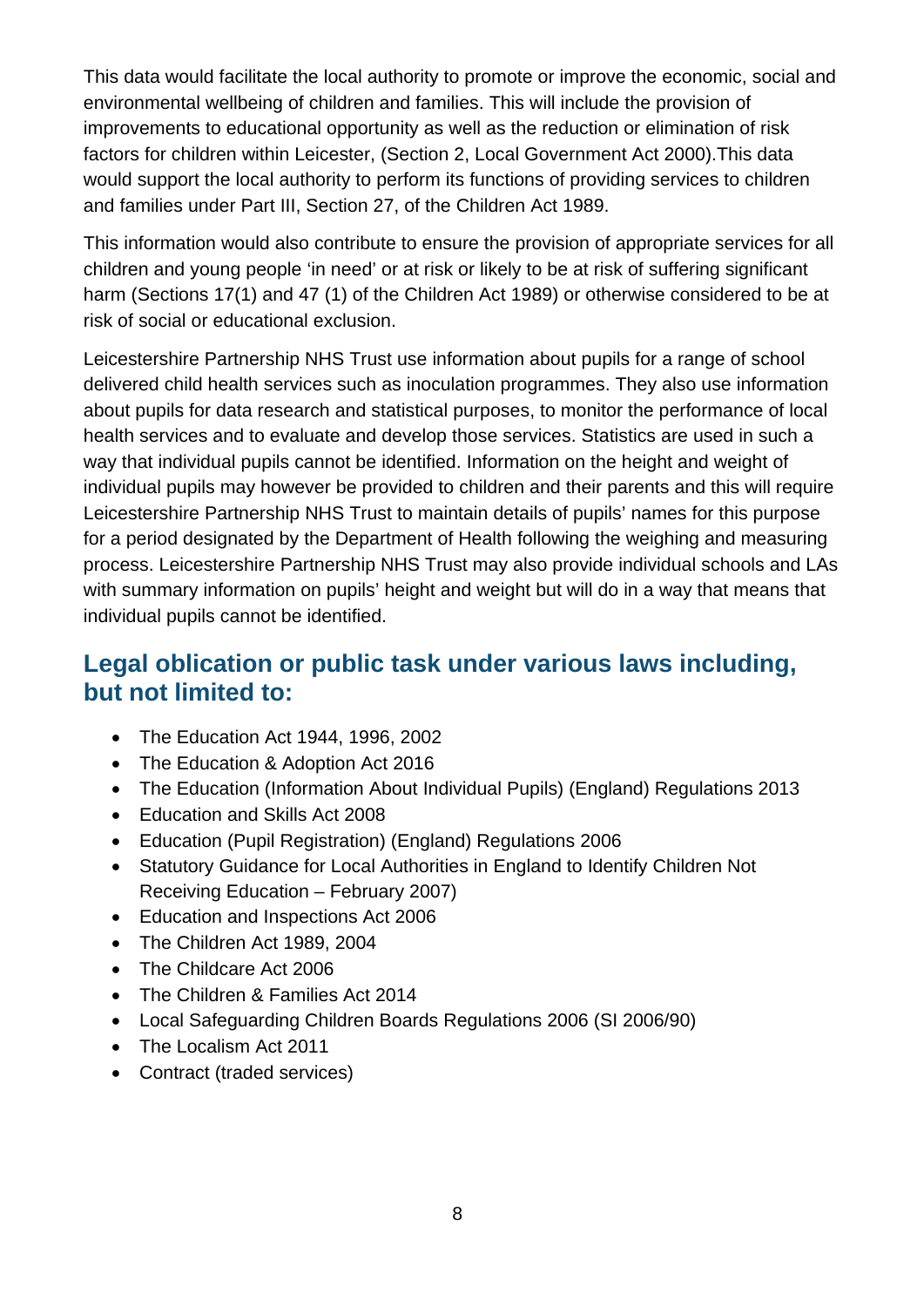# **Appendix B – Who we share our data with**

Pupils, as data subjects, have certain rights under the General Data Protection Regulation, including a general right of access to personal data held on them, with parents exercising this right ont heir behalf if they are too young to do so themselves. If you wish to acces the personal data held about yourself or your child, then please contact the relevant organisations listed below in writing.

## **Local authority**

The Local Authority (LA) uses information about children and families for whom it provides services to carry out specific functions for which it is responsible, such as the assessment of any special educational needs or the provision of careers advice and other support services.

The Local Authority wants to be able to provide appropriate, timely and effective services - it is important to us that we co-ordinate what we do for you properly. To do this, we share basic information such as name and address between services within the Local Authority. This is so that we can keep our information as up-to-date as possible and so that we can improve our services to you. Even though our systems are joined-up, we ensure that staff within the council can only access the information they need to do their job.

The Local Authority also uses information to derive statistics to inform decisions on (for example) the funding of schools, and to assess the performance of schools and set targets for schools. Statistics are used in such a way that individual children cannot be identified.

### **Information Governance**

Legal Services Leicester City Council City Hall 115 Charles Street Leicester LE1 1FZ Website: [www.leicester.gov.uk](http://www.leicester.gov.uk/) Email: [info.requests@leicester.gov.uk](mailto:info.requests@leicester.gov.uk) 

## **Connexions**

The Connexions Service in Leicester is now a part of the Local Authority. This service is responsible for delivering information, advice and guidance to young people aged 13 and over and to promote effective participation in education, employment or training. For more information about the Connexions Service in Leicester, go to: www.leicester.gov.uk/connexions/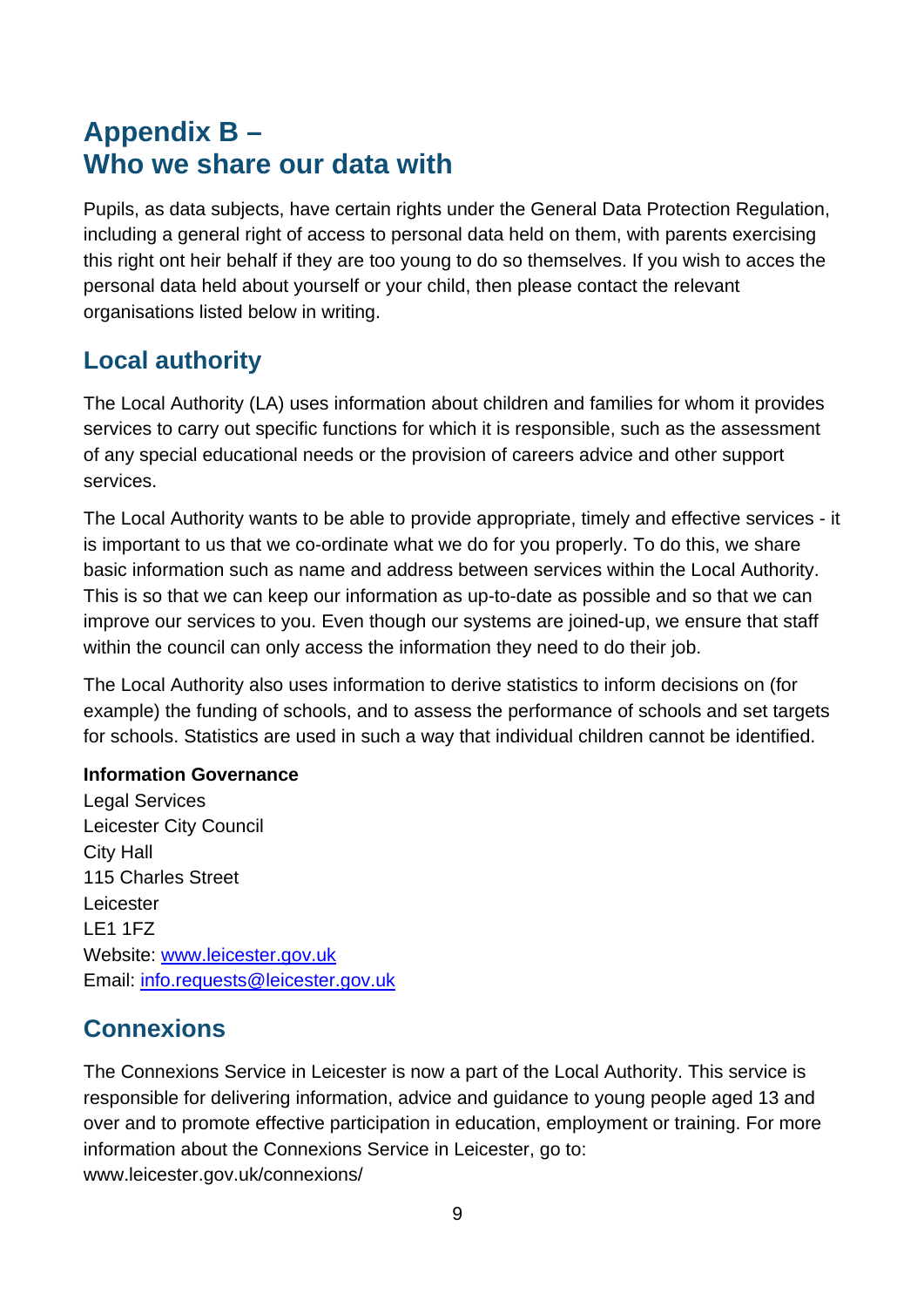The Connexions Service passes on some information to the Department for Education (DfE) to enable them to assess the local authorities' performance and determine the destinations of young people after they have left compulsory education. If you require more information about how the DfE store and use your information then please go to the following website: [https://www.gov.uk/data-protection-how-we-collect-and-share-research](https://www.gov.uk/data-protection-how-we-collect-and-share-research-data)[data](https://www.gov.uk/data-protection-how-we-collect-and-share-research-data)

# **NHS**

Leicestershire Partnership NHS Trust use information about pupils for a range of school delivered child health services such as inoculation programmes, school nurses and health visitors. They also use information about pupils for data research and statistical purposes, to monitor the performance of local health services and to evaluate and develop those services. Statistics are used in such a way that individual pupils cannot be identified. Information on the height and weight of individual pupils may however be provided to children and their parents and this will require Leicestershire Partnership NHS Trust to maintain details of pupils' names for this purpose for a period designated by the Department of Health following the weighing and measuring process. Leicestershire Partnership NHS Trust may also provide individual schools and LAs with summary information on pupils' height and weight but will do in a way that means that individual pupils cannot be identified.

### **Customer Services Manager**

Leicestershire Partnership NHS Trust Lakeside House, 4 Smith Way Grove Park, **Enderby** Leicestershire LE19 1SS Website: [www.leicspart.nhs.uk](http://www.leicspart.nhs.uk/) Email: [customerservices@leicspart.nhs.uk](mailto:customerservices@leicspart.nhs.uk) Tel: 0116 2950830

# **NHS Digital**

NHS Digital (formerly The Health and Social Care Information Centre) was set up as an Executive Non Departmental Public Body in April 2013. The Health and Social Care Act 2012 sets out the responsibilities of NHS Digital, which includes the collecting, analysing and presenting of a range of health and social care data. NHS Digital is responsible for analysing the data collected nationally on the height and weight of pupils but will do so in a way that means that individual pupils cannot be identified.

The Child Protection Information Sharing project is an NHS England initiative that will help to improve the protection of children who are in the care of the local authority or for whom there is a child protection plan. The identities of these children will be shared securely with NHS Digital. This information will then be made accessible to health care professionals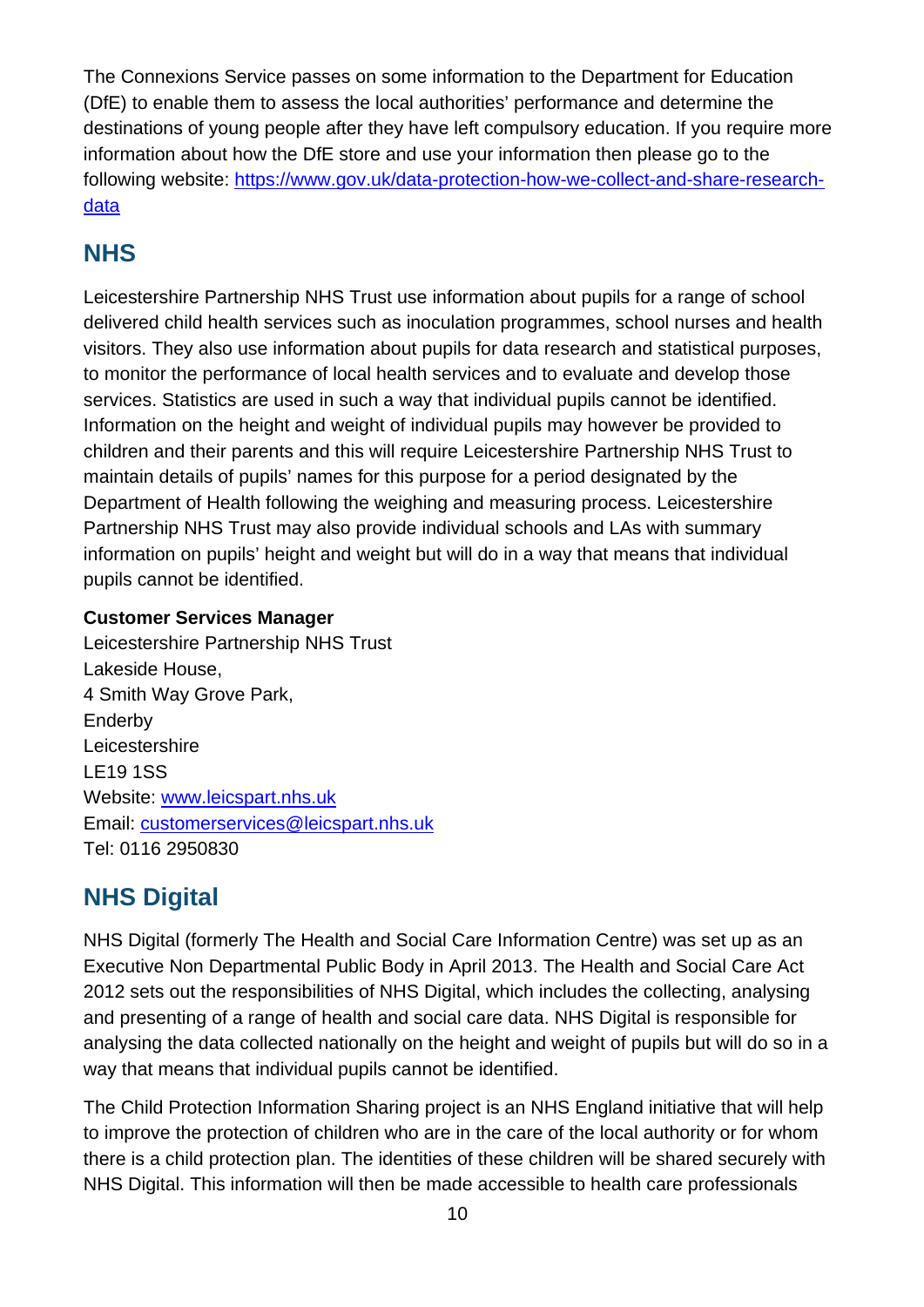providing urgent and unscheduled care such as accident and emergency departments and walk-in centres on a need to know basis. The local authority will be made aware if a health professional has accessed a record, the allocated social worker may subsequently conduct enquiries with the interested parties.

#### **Information Governance Compliance Team**

NHS Digital 1 Trevelyan Square Boar Lane Leeds LS1 6AE Website: [https://digital.nhs.uk](https://digital.nhs.uk/)  Email: [enquiries@nhsdigital.nhs.uk](mailto:enquiries@nhsdigital.nhs.uk)

# **Education and Skills Funding Agency**

The Education and Skills Funding Agency uses learner information to fulfil its statutory functions, issue/verify your Unique Learner Number (ULN) and update/check your Personal Learning Record. The Education and Skills Funding Agency may share your ULN and Personal Learning Record with other education related organisations, such as your careers service, school, college, university, Government Departments and public bodies responsible for funding your education. Further details of how your information is processed and shared can be found at:

### **Learning Records Service**

Education Skills Funding Agency Cheylesmore House Quinton Road **Coventry** CV1 2WT Website: <https://www.gov.uk/government/publications/lrs-privacy-notices> Email: [lrssupport@learningrecordsservice.org.uk](mailto:lrssupport@learningrecordsservice.org.uk) Tel: 0345 377 5000

## **Leicester Education Strategic Partnership**

Leicester Education Strategic Partnership (LESP), (including Leicester Primary Partnership (LPP) and the Education Improvement Partnership (EIP)) use relevant information about pupils to facilitate those subscribing establishments to implement appropriate support measures. Key stage and other performance data results are shared at an aggregated level.

**Information Manager**  LPP School Development Support Agency Bishop Street

**Information Manager**  LESP / EIP Soar Valley College Gleneagles Avenue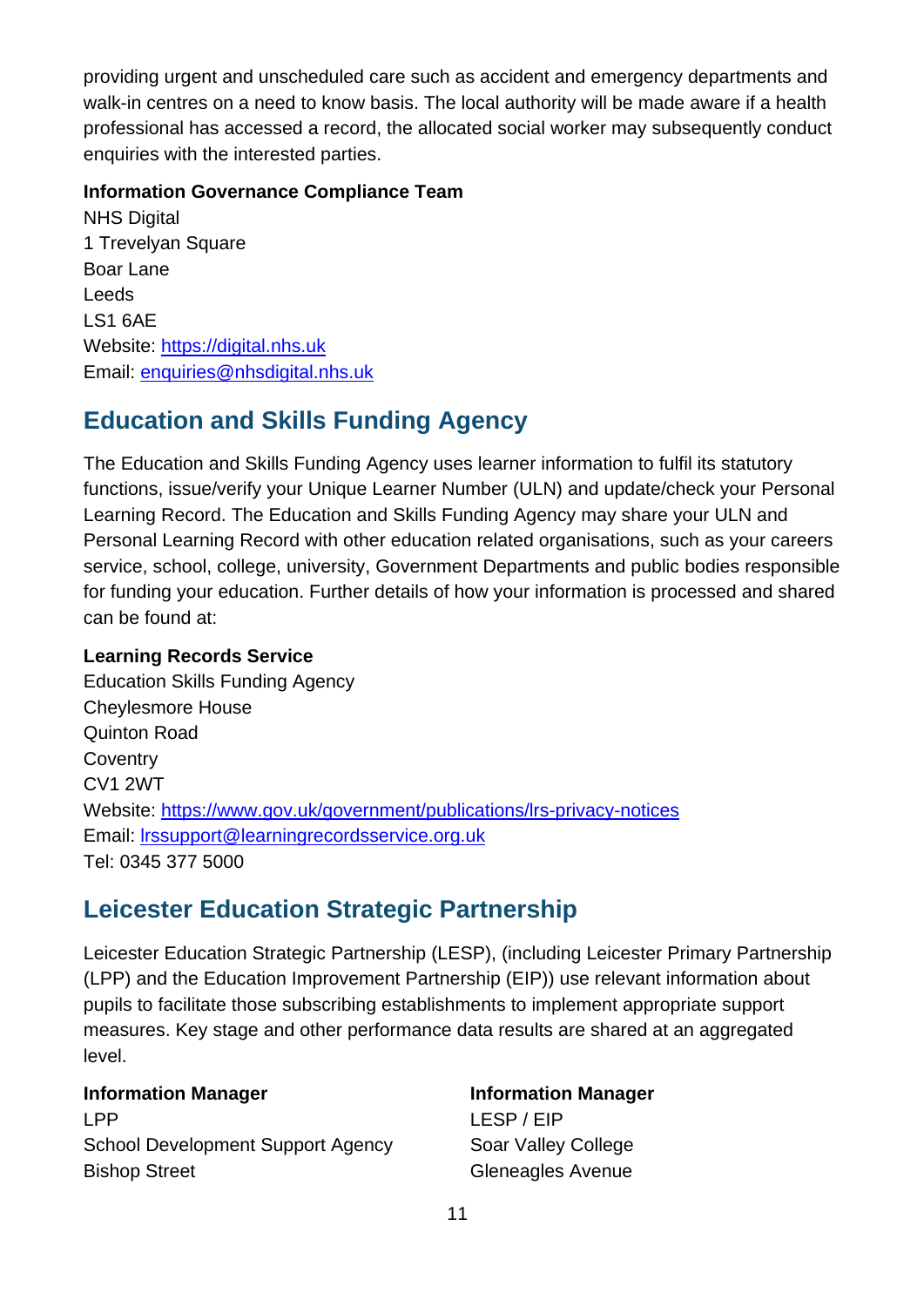Leicester LE1 6AF

Leicester LE4 7GY

## **Leicestershire Police**

Leicestershire Police use information about children who have taken large amounts of unauthorised absence from school. This information helps to inform beat teams of young people who may be being placed at risk by not being present at an educational establishment without permission.

#### **Information Manager**

Leicestershire Police Force Headquarters St Johns Enderby Leicester LE19 2BX <https://leics.police.uk/join-us/how-contact-us>

## **Post-16 Providers**

Leicester City post-16 schools and 6th form/FE colleges use relevant information about school-leavers who have accepted a place on their courses. This is to facilitate those establishments to implement appropriate transitional support measures. End of Key Stage 4 examination results are shared unless the young person opts out of this arrangement. Safeguarding information where relevant is also shared.

Leicester City post-16 schools and 6th form/FE colleges share data with Leicester City council. Information on school-leavers who have accepted places on courses are shared along with an indicator for the level of the main programme of study. This facilitates research into the progression of young people to courses at a level below that which might be expected. Research findings are reported in such a way that individual young people cannot be identified from them.

#### **City of Leicester College**

Downing Drive **Evington** Leicester LE5 6LN Email: [office@cityleicester.leicester.sch.uk](mailto:office@cityleicester.leicester.sch.uk) Tel: 0116 2413984

#### **English Martyrs' Catholic School**

Anstey Lane Leicester LE4 0FJ